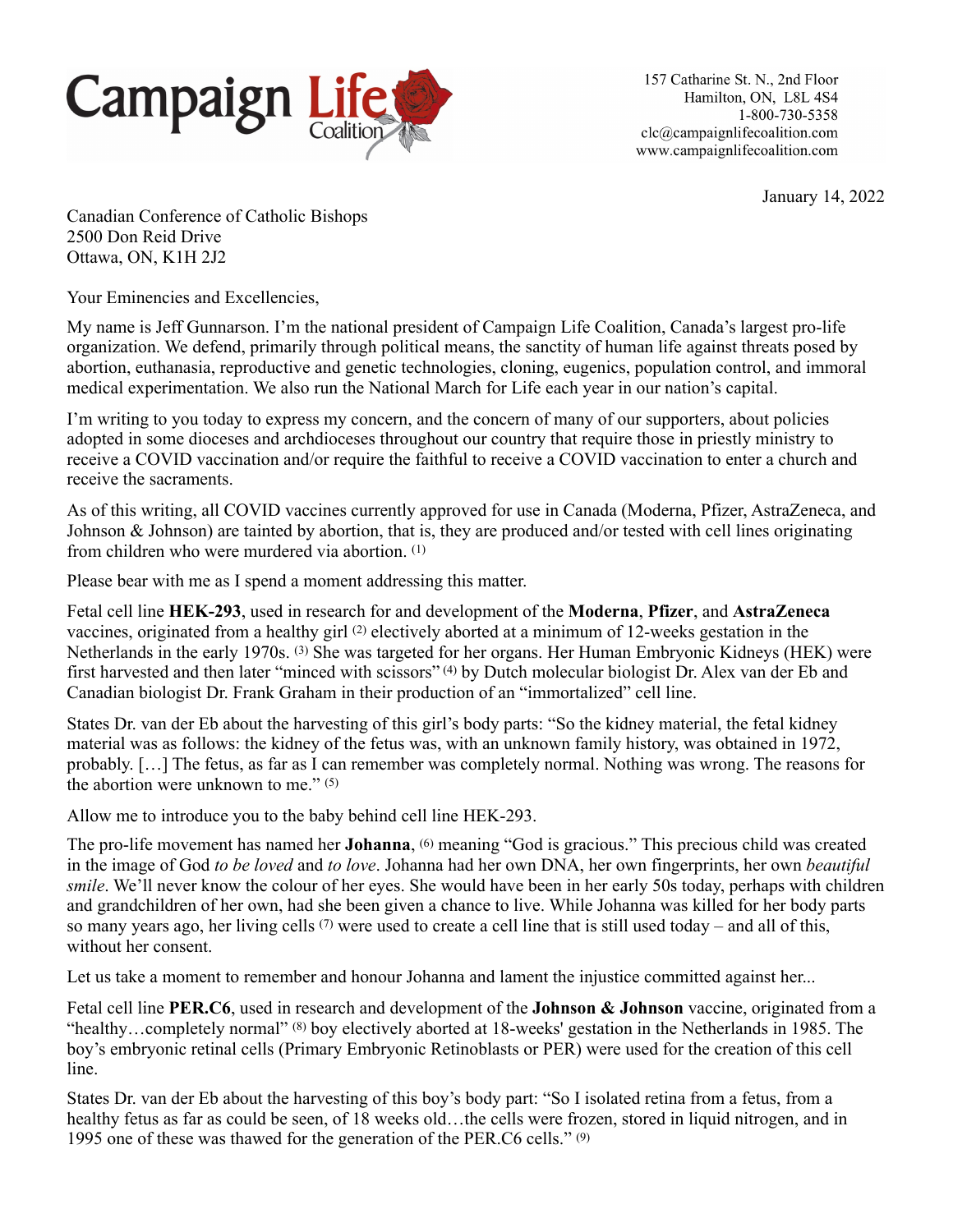Allow me to introduce you to the baby behind cell line PER.C6.

We've named him **Dan**, meaning "God is my judge." He would have been 37 years old had he not been murdered and his body parts harvested. Dan came into this world seeking *love and protection*, but all he found were contempt and rejection. He had his own *unique gifts and talents* to offer the world, but we'll never know what they were. By this time, Dan could have been a father, a professor, a musician, perhaps a consecrated layperson or even a priest. But he was robbed of everything. Instead of Dan and all his body parts being laid to rest in peace, cell lines produced from his living cells are being used today in a crime against Dan and the dignity that he is owed as a human being.

Please, let us take a moment to remember and honour Dan...

The murder, dismemberment, and exploitation of Johanna and Dan for their body parts is not rare or isolated. Countless preborn children have been targeted by elective abortion for their brain, lungs, eyes, skin and other tissues as part of a horrific international trade that continues unabated to this day. (10) And, it's happening right here. In fact, one research centre in Canada was documented in 2020 as using fetal tissue, including fetal lung stem cells, obtained from babies aborted in the United States and shipped here. (11)

Adding to this horror is the documented evidence that preborn babies targeted for organ harvesting are *aborted alive* so their body parts are as fresh as possible. (12) Biologists know that a living cell line cannot be established from dead tissue. (13) The scientific literature shows gruesome instances where researchers extract fetal tissue while the baby's heart is still beating. (14)

When it comes to discerning the morality of various medical interventions, the Catholic Church makes it clear that a person may be required to *refuse* such a medical intervention, including an abortion-tainted vaccination, when guided by an informed conscience that comes to a sure judgment. <sup>(15)</sup> Spiritual leaders do grave harm when they coerce those who have declined abortion-tainted COVID vaccines — lay-faithful or priests — to violate their consciences.

Many Catholics, both laity and ordained, aware of the murder and exploitation deliberately perpetrated against Johanna, Dan, and many other pre-born children, refuse to take any COVID vaccines that are in any way connected to this barbaric and horrific slaughter of the innocents. For many Catholics, taking an abortion-tainted vaccine is to cooperate with a culture of death that sacrifices children to facilitate other people's health, safety, and well-being. In this way, the culture of death is not much different from ancient pagan cultures whose gods demanded child sacrifice to avert calamities and keep people safe. Many Catholics today refuse to take abortiontainted pharmaceuticals because to them it's equivalent to child sacrifice.

The Congregation for the Doctrine of the Faith (CDF), aware of the controversy of using vaccines connected to abortion, stated in a 2020 note that "vaccination is not, as a rule, a moral obligation and that, therefore, **it must be voluntary.**" (16) (emphasis added)

Moreover, the CDF in this same note "encouraged" pharmaceutical companies and governmental health agencies "*to produce, approve, distribute and offer ethically acceptable vaccines that do not create problems of conscience* for either health care providers or the people to be vaccinated."

When it comes to the matter of attending church and receiving the sacraments, the Catholic Church is clear that the faithful, on account of their baptism, have "rights within the Church: to receive the sacraments, to be nourished with the Word of God and to be sustained by the other spiritual helps of the Church." (17) These rights apply as much to the vaccinated as the vaccine-free who, according to a well-informed conscience, refuse to take abortion-tainted injections.

It would be a mistake to substitute a *vaccine passport* for a *baptism certificate* when it comes to deciding who can be admitted into churches to receive the sacraments.

St. Paul teaches that the baptized faithful are called to be one in Christ. Yet, policies requiring vaccination either for ministry or to receive sacraments are dividing the body of Christ, pitting Christians against one another. The Christian faith teaches that in Christ, there is "neither Jew nor Greek, there is neither slave nor free, there is neither male nor female; for you are all one in Christ Jesus." (Gal. 3:28) And, might I be so bold as to add, that *in*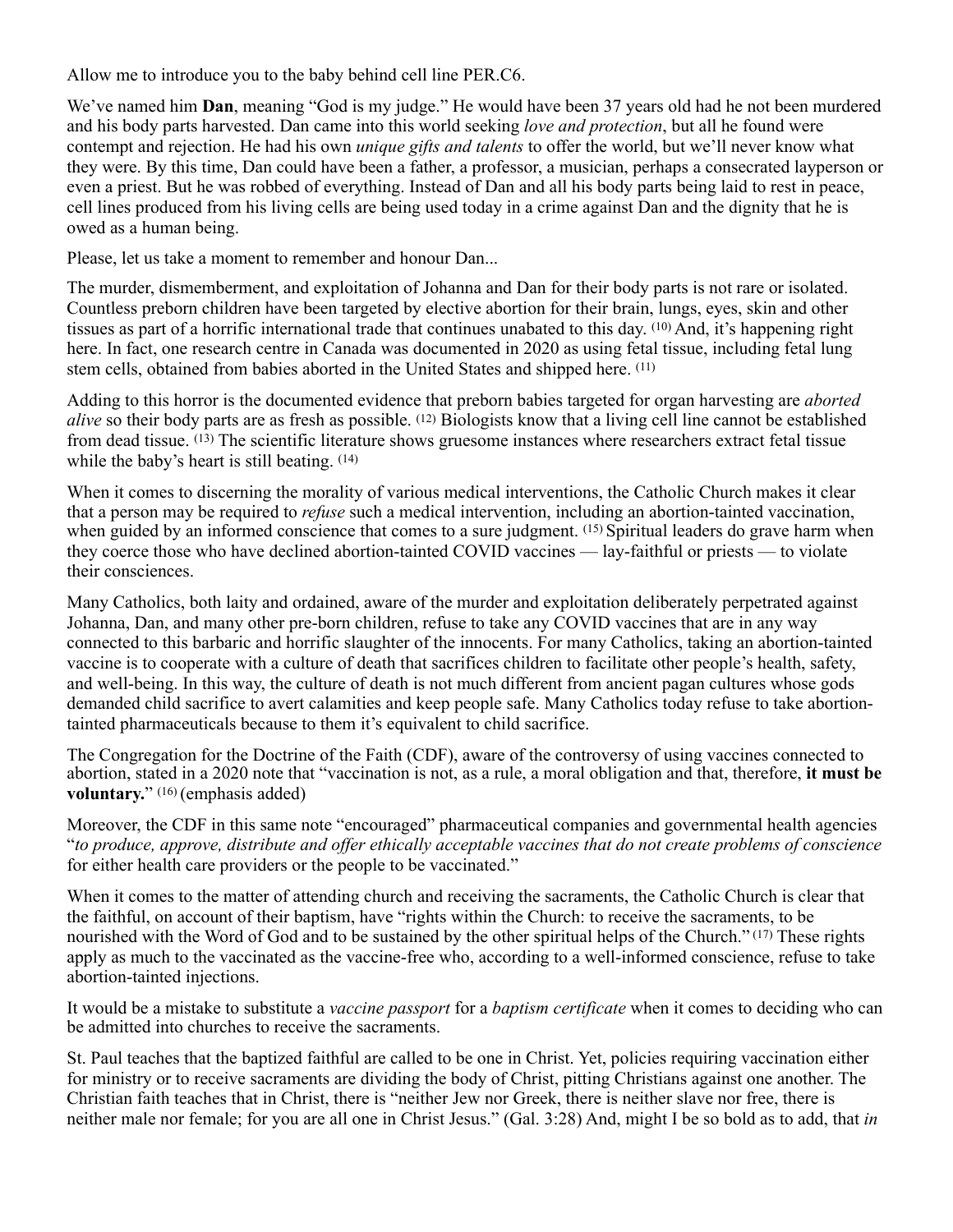*Christ there is neither vaccinated or un-vaccinated*: all are called to be one in Christ. We must put away those things that needlessly divide us. Unity comes from God; division from Satan.

Your Eminencies and Excellencies, I ask that you respect your priests and lay-faithful who have decided in good conscience to refuse COVID-19 vaccines because they are tainted by abortion. Please respect and accommodate their consciences along with their free and informed decision. Please keep the churches open to everyone, no matter what their vaccination status is. I also ask this of you as a Catholic who has chosen to follow my conscience in taking a stand for Johanna, Dan, and all other pre-born victims deliberately killed so their organs can be harvested, trafficked, and experimented on.

As a leader of our country's oldest pro-life organization, I want to let you know that we're throwing our support behind a growing movement of pro-life men and women around the world who are advocating for alternatives to any pharmaceutical product connected in one way or another to aborted babies. I invite you to join our movement and to stand up for pre-born babies, who, even today, are still targeted for abortion and harvesting of their body parts for research and experiments.

Johanna, Dan, and many like them need champions like you and me. They deserve to have their lives remembered, acknowledged, and honoured. The crimes against their dignity as human beings must come to an end. These crimes must not be perpetuated through ignorance, cowardice, or lack of caring.

Catholics who decide against taking COVID vaccines because they're tainted by abortion not only give what one spiritual leader called "prophetic witness" (18) against the culture of death, but, in taking this stand, they are also building up a culture of life where all human life is respected, especially life in the womb.

With God's help, may we all live to see a day where safeguarding our health and safety includes, first and foremost, safeguarding the health and safety of those most vulnerable among us, the pre-born.

In this spirit, I ask you to steer clear of or cease policies that mandate COVID vaccines tainted by abortion. And, if you have coerced priests and laity you spiritually guide to participate in medical interventions contrary to their consciences, I urge you to make remedy.

I'm open to communicating with you further on this matter prior to the distribution of these concerns to a wider audience.

For life and family,

Jeff Gumansen

Jeff Gunnarson National President Ph: 416.204.9749 Email: jeff@clife.ca

 $Cc$ : All Catholic Cardinals, Archbishops, and Bishops of Canada Archbishop Ivan Jurkovič, Apostolic Nuncio to Canada